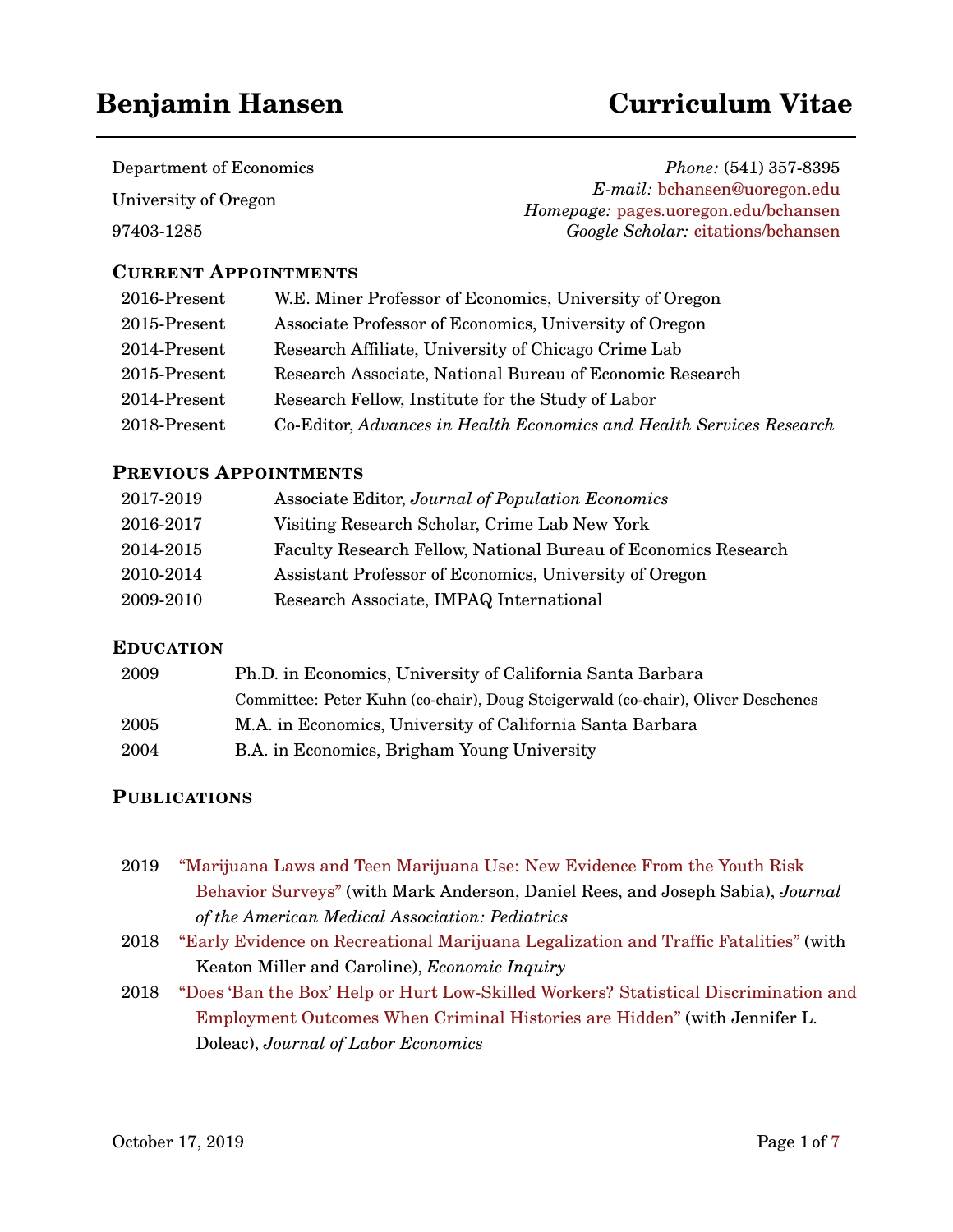#### **PUBLICATIONS (CONTINUED)**

- 2018 ["Caution! Men Not at Work: Gender-Specific Labor Market Conditions and Child](http://www.nber.org/papers/w18994) [Maltreatment"](http://www.nber.org/papers/w18994) (with Jason M. Lindo and Jessamyn Schaller) *Journal of Public Economics*
- 2018 ["Legal Access to Alcohol and Criminality"](https://www.sciencedirect.com/science/article/pii/S0167629617307191) (with Glen R. Waddell), *Journal of Health Economics*, Vol. 57, No.1, pages 277–289.
- 2017 ["Moving to Job Opportunities: The Effect of 'Ban the Box' on the Composition of Cities"](https://www.aeaweb.org/articles?id=10.1257/aer.p20171002) (with Jennifer Doleac), *American Economic Review: Papers and Proceedings*, Vol. 107, No. 5, pages 556–559.
- 2016 ["Have Cigarette Taxes Lost Their Bite? New Estimates of the Relationship between](https://www.mitpressjournals.org/doi/abs/10.1162/AJHE_a_00067) [Cigarette Taxes and Youth Smoking"](https://www.mitpressjournals.org/doi/abs/10.1162/AJHE_a_00067) (with Joseph J. Sabia, Daniel I. Rees), *American Journal of Health Economics*, Vol. 3, No. 1, pages 60–75.
- 2016 ["When Good Measurement Goes Wrong: New Evidence That New York State's](https://www.mitpressjournals.org/doi/abs/10.1162/AJHE_a_00067) [Minimum Wage Reduced Employment"](https://www.mitpressjournals.org/doi/abs/10.1162/AJHE_a_00067) (with Joseph J. Sabia, Richard V. Burkhauser), *Industrial and Labor Relations Review*, Vol. 69, No. 2, pages 312–319 .
- 2016 ["California's 2004 Workers' Compensation Reform: Claims, Costs, and Contingent](http://journals.sagepub.com/doi/abs/10.1177/0019793915605507) [Workers"](http://journals.sagepub.com/doi/abs/10.1177/0019793915605507) *Industrial and Labor Relations Review*, Vol. 69, No. 1, pages 173–198.
- 2015 ["Medical Marijuana Laws and Teen Marijuana Use"](https://academic.oup.com/aler/article-abstract/17/2/495/197943) (with D. Mark Anderson and Daniel I. Rees) *American Law and Economics Review*, Vol. 17, No. 2, pages 495–528.
- 2015 ["Punishment and Deterrence: Evidence from Drunk Driving"](https://www.aeaweb.org/articles?id=10.1257/aer.20130189) *American Economic Review*, Vol. 105, No. 4, pages 1581–1617.
- 2014 ["Life and Death in the Fast Lane: Police Enforcement and Traffic Fatalities"](https://www.aeaweb.org/articles?id=10.1257/pol.6.2.231) (with G. DeAngelo), *American Economic Journal: Economic Policy*, Vol. 56, No. 2, pages 333–369.
- 2013 ["Medical Marijuana Laws, Traffic Fatalities, and Alcohol Consumption"](https://www.journals.uchicago.edu/doi/abs/10.1086/668812) (with D. Mark Anderson Daniel I. Rees) *Journal of Law and Economics*, Vol. 56, No. 2, pages 1581–1617.
- 2013 ["Cigarette Taxes and How Youth Obtain Cigarette Taxes"](https://www.ntanet.org/NTJ/66/2/ntj-v66n02p371-394-cigarrete-taxes-youth.html) *National Tax Journal* (with Daniel I. Rees and Joseph J. Sabia), Vol. 66, No. 2, pages 371–394
- 2013 ["The Minimum Drop Out Age and Student Victimization"](https://www.sciencedirect.com/science/article/abs/pii/S0272775713000484) *Economics of Education Review*, Vol. 35, No. 8, pages 66–74.
- 2013 ["Deterability by Age"](https://www.sciencedirect.com/science/article/abs/pii/S014481881300032X) (with Shawn Bushway and Greg DeAngelo) *International Review of Law and Economics*, Vol. 36, No. 10, pages 70–81.
- 2012 ["Are the Effects of Minimum Wage Increases Always Small? New Evidence from a Case](http://journals.sagepub.com/doi/abs/10.1177/001979391206500207) [Study in New York"](http://journals.sagepub.com/doi/abs/10.1177/001979391206500207) (with Joseph J. Sabia and Richard V. Burkhauser) *Industrial and Labor Relations Review*, Vol. 65, No. 2, pages 350–376 .
- 2011 ["Back to School Blues: Seasonality of Youth Suicide and the Academic Calendar"](https://www.sciencedirect.com/science/article/abs/pii/S0272775711000677) (with Matthew Lang) *Economics of Education Review*, Vol. 30, No. 5, pages 850–861.
- 2010 ["Time for School?"](https://educationnext.org/time-for-school) (with Dave E. Marcotte) *Education Next*, Vol. 10, No. 1, pages 53–59.

October 1[7](#page-6-0), 2019 Page 2 of 7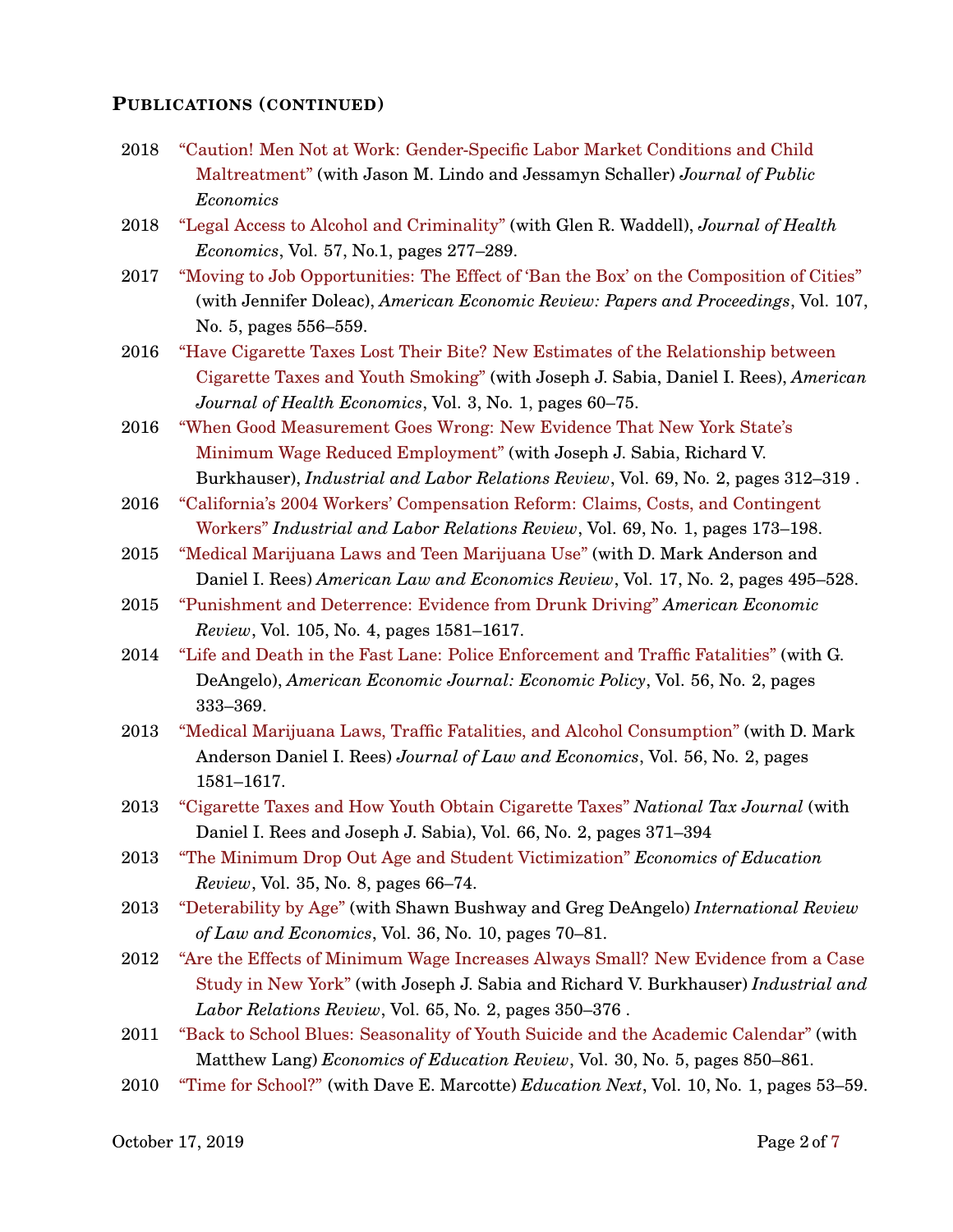### **BOOK CHAPTERS**

2014 ["Quasi-Experimental Methods"](http://sk.sagepub.com/reference/encyclopedia-of-education-economics-and-finance/i6896.xml) (Edited by Dominic J. Brewer and Lawrence O. Picus), *Encyclopedia of Education Economics and Finance*

### **WORKING PAPERS**

[Federalism, Partial Prohibition, and Cross Border Sales: Evidence from Marijuana Legaliza](http://www.nber.org/papers/w23762)[tion](http://www.nber.org/papers/w23762) (with Keaton Miller and Caroline Weber) *NBER Working Paper No. 23762*, revisions requested at the *Journal of Public Economics*

[The Minimum Legal Drinking Age and Victimization](https://www.nber.org/papers/w26051) (with Aaron Chalfin and Rachel Ryley) *NBER Working Paper No. 26051*

Are Marijuana and Alcohol Substitutes? Evidence from Neighboring Jurisdictions *Draft Coming Soon*

[Reducing Crime Through Environmental Design: Evidence from a Randomized Experiment](https://www.nber.org/papers/w25798) [of Street Lighting in New York City](https://www.nber.org/papers/w25798) (with Aaron Chalfin, Jason Lerner, and Lucie A. Parker) *NBER Working Paper No. 25798*

Can Young Offenders be Deterred: Evidence from Zero Tolerance Alcohol Thresholds (with Jonathan Davis) *Draft Coming Soon*

[Administrative Data Linking and Statistical Power Problems and Randomized Experiments](https://www.nber.org/papers/w25657) (with Sarah Tahamount, Zubin Jelvah, Aaron Chalfin, and Shi Yan) *NBER Working Paper No. 23762*

[Incidence and Pass Through of Recreational Marijuana Taxes: Evidence from Washington](http://www.nber.org/papers/w23632) [State](http://www.nber.org/papers/w23632) (with Keaton Miller and Caroline Weber) *NBER Working Paper No. 23632*

[Benefit Generosity, Moral Hazard, and Credit Constraints: Evidence from Workers' Compen](https://www.iza.org/publications/dp/10621/benefit-generosity-and-injury-duration-quasi-experimental-evidence-from-regression-kinks)[sation](https://www.iza.org/publications/dp/10621/benefit-generosity-and-injury-duration-quasi-experimental-evidence-from-regression-kinks) (with Tuan Nguyen Glen Waddell) *IZA Working Paper No. 10621*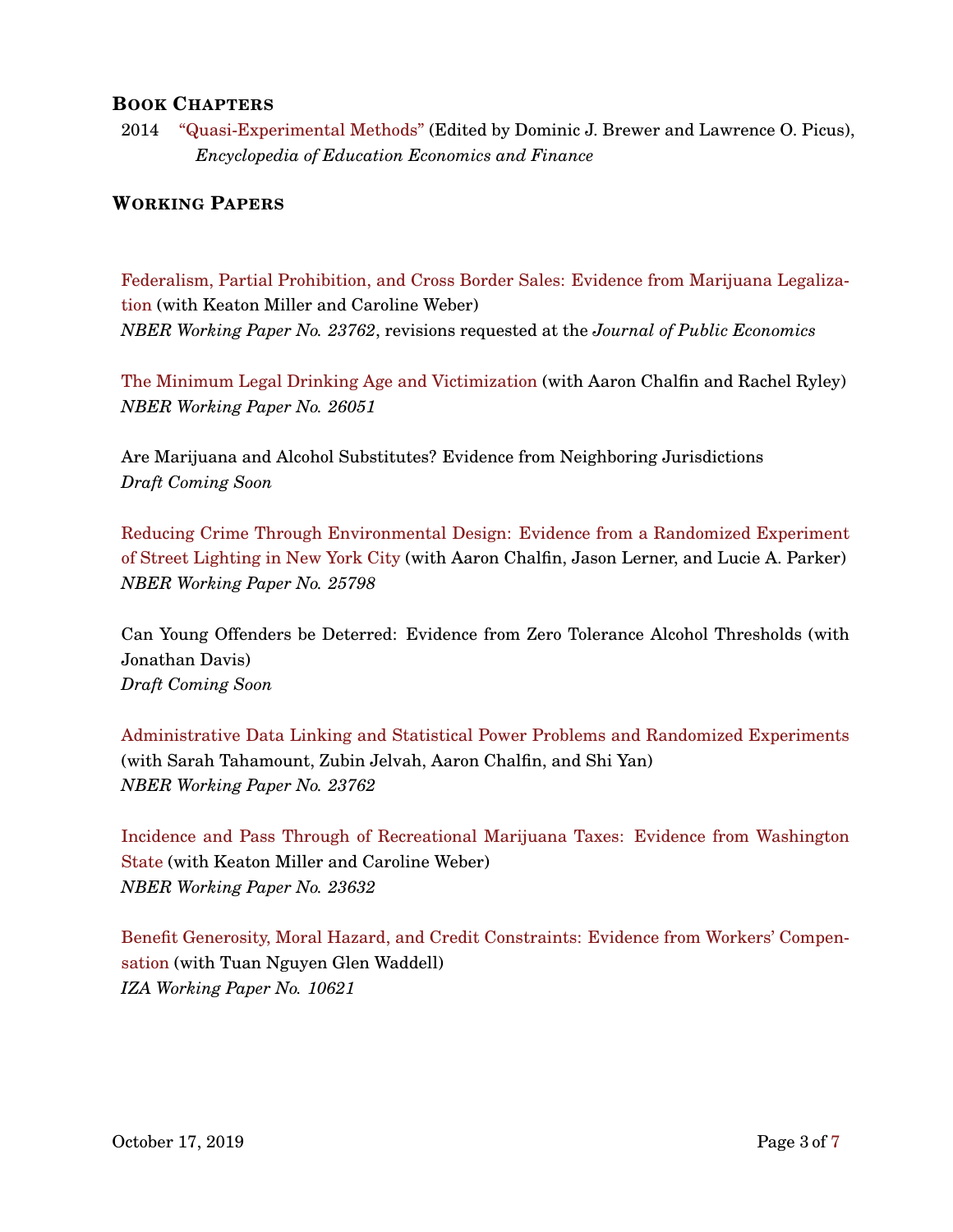### **POLICY BRIEFS AND EDITORIALS**

- 2019 ["A More Thorough Analysis of Marijuana Use and Homicide in Colorado and Washing](https://theincidentaleconomist.com/wordpress/a-more-thorough-analysis-of-marijuana-use-and-homicide-in-colorado-and-washington/)[ton"](https://theincidentaleconomist.com/wordpress/a-more-thorough-analysis-of-marijuana-use-and-homicide-in-colorado-and-washington/) The Incidental Economist
- 2018 ["Early Evidence on Recreational Marijuana Legalization and Traffic Fatalities"](https://www.cato.org/publications/research-briefs-economic-policy/early-evidence-recreational-marijuana-legalization) (with Keaton Miller and Caroline Weber), Cato Research Briefs in Economic Policy No. 125
- 2017 ["Taxing Marijuana"](https://voxeu.org/article/taxing-marijuana) (with Keaton Miller and Caroline Weber), VOX CEPR's Policy Portal
- 2016 ["How Hiding Criminal Records Hurts Black and Hispanic Men "](https://http://time.com/4482150/ban-the-box-unintended-discrimination/) (with Jennifer L. Doleac), Time
- 2016 ["Does Ban the Box Help or Hurt Low-Skilled Workers? Statistical Discrimination and](https://www.cato.org/publications/research-briefs-economic-policy/does-ban-box-help-or-hurt-low-skilled-workers) [Employment Outcomes When Criminal Histories Are Hidden"](https://www.cato.org/publications/research-briefs-economic-policy/does-ban-box-help-or-hurt-low-skilled-workers) (with Jennifer L. Doleac), Cato Research Briefs in Economic Policy No. 62
- 2012 ["Medical Marijuana Laws and Teen Marijuana Use"](https://www.cato.org/publications/research-briefs-economic-policy/medical-marijuana-laws-teen-marijuana-use) (with D. Mark Anderson and Daniel I. Rees), Cato Research Briefs in Economic Policy No. 11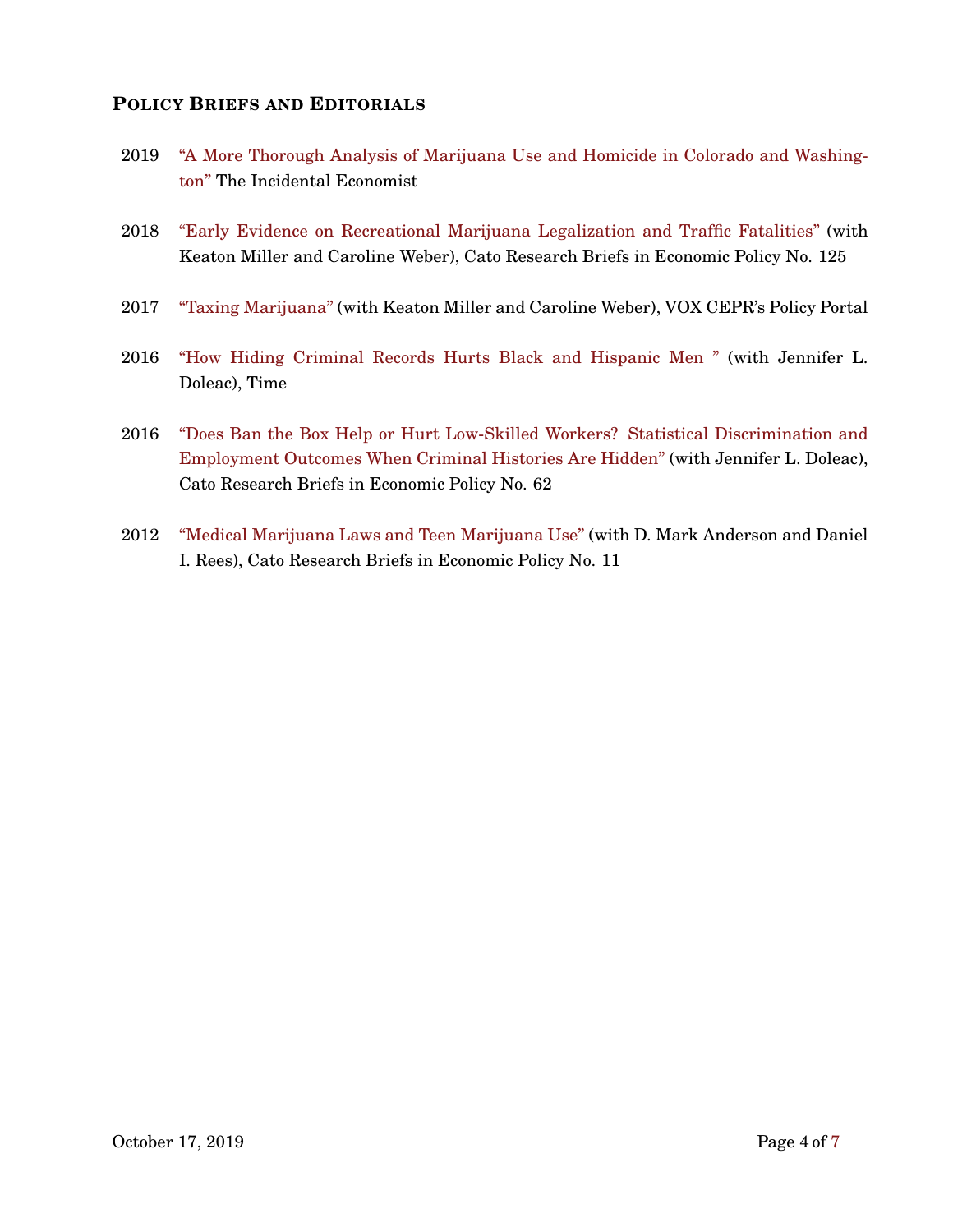# **INVITED SEMINARS**

| 2018 | University of Hawaii, University of Tennessee Knoxville                        |
|------|--------------------------------------------------------------------------------|
| 2018 | American University, San Diego State University, University of Maryland, Geor- |
|      | gia State University                                                           |
| 2017 | NYU, Columbia, UC Santa Cruz, University of Essex, UPenn, University of        |
|      | Odense                                                                         |
| 2016 | Cornell, Rutgers, Case Western, CUNY Grad Center, West Point, University of    |
|      | <b>Economics in Prague</b>                                                     |
| 2015 | University of Wisconsin Madison, Purdue                                        |
| 2014 | UPenn, University of Virginia, Montana State University                        |
| 2013 | Cornell, University of Washington, University of Hawaii, RAND, BYU             |
| 2012 | Washington State University                                                    |
| 2010 | University of Oregon, UC Davis, UC Boulder                                     |
| 2009 | <b>UC</b> Denver                                                               |
|      |                                                                                |

# **CONFERENCE PRESENTATIONS**

| <b>APPAM</b>                                       | (2008, 2017, 2019)                   |
|----------------------------------------------------|--------------------------------------|
| American Law and Economics Association             | (2019)                               |
| <b>NBER</b> Summer Institute                       | $(2011, 2013, 2017^*, 2018, 2019^*)$ |
| Workshop on the Economics of Risky Behaviors       | (2012, 2014, 2018, 2019)             |
| Applied Econometrics Workshop, Victoria Wellington | (2018, Keynote)                      |
| American Economics Association                     | $(2009, 2010, 2014, 2016^*, 2018)$   |
| <b>Southern Economics Association</b>              | (2009, 2011, 2014, 2015, 2016)       |
| <b>Western Economics Association</b>               | (2008, 2010, 2013, 2015, 2016, 2018) |
| American Society of Health Economists              | (2010, 2017)                         |
| <b>American Society of Criminology</b>             | (2014, 2017)                         |
| Conference on Empirical Legal Studies              | (2012, 2013)                         |
| Violence and Schools IHDSC                         | (2013)                               |
| ONeill Institute Empirical Health Law              | (2013)                               |
| <b>NBER Health Working Group</b>                   | (2012)                               |
| Trans-Atlantic Economics of Crime                  | (2012)                               |
| Society of Labor Economics                         | (2008, 2009, 2011)                   |
| American Education Finance Association             | (2008)                               |
| UC Merced Causes and Consequences of Inequality    | (2008)                               |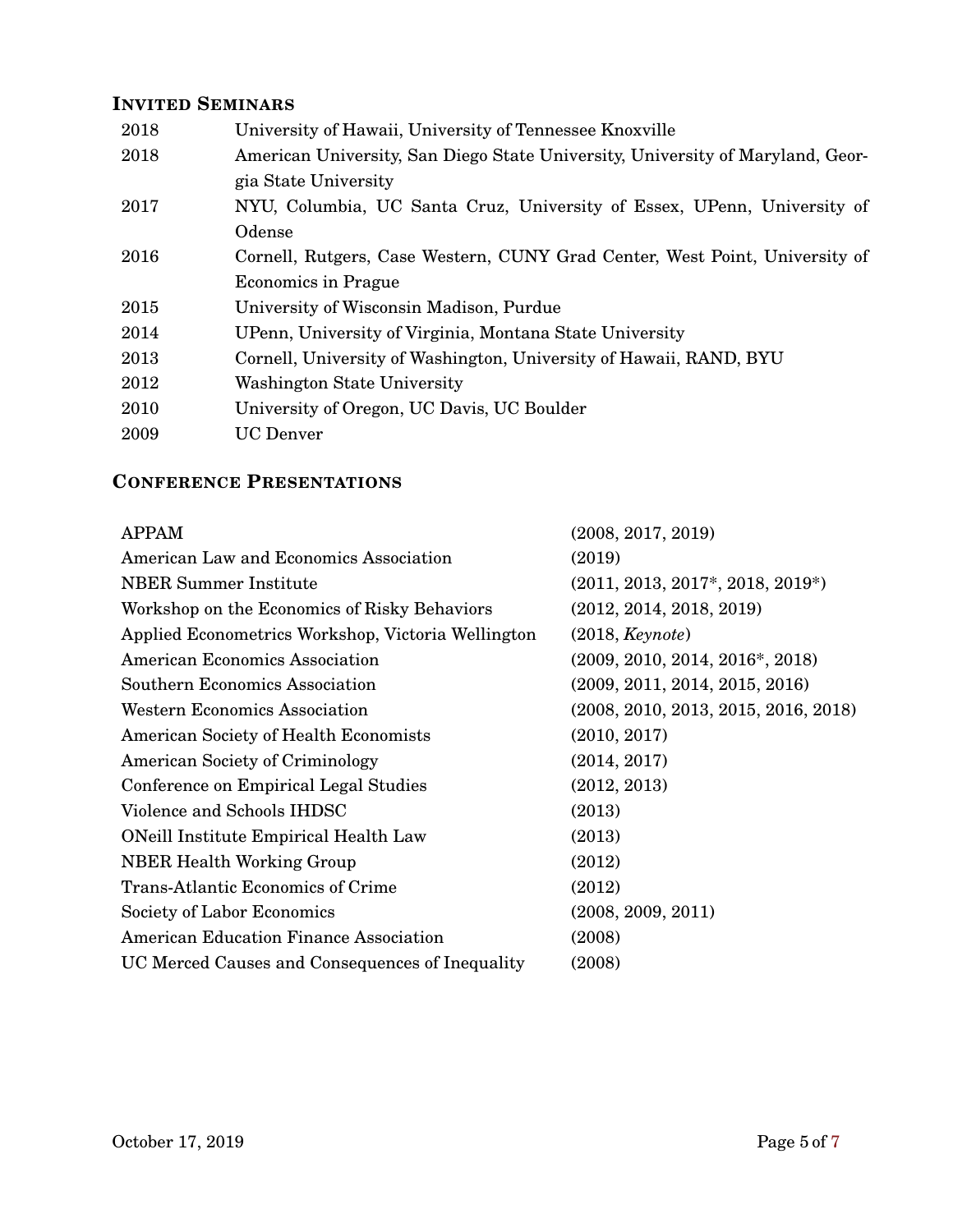### **FELLOWSHIPS & AWARDS**

| 2011, 2012 | <b>Junior Faculty Development Grant</b>       |
|------------|-----------------------------------------------|
| 2010       | Junior Faculty Fellowship, UO                 |
| 2010       | Smith Chair Research Fellow BYU               |
| 2008       | Roe L. Johns Travel Fellow, AEFA              |
| 2008       | Central Competitive Graduate Fellowship, UCSB |
| 2005       | Myerson Fellow, UCSB                          |
| 2000-2004  | University Scholarship, BYU                   |

### **GRANTS EXTERNAL FUNDING**

- \$41,500 "USDA Food Assistance Programs (SNAP, the National School Lunch Program, and the School Breakfast Program) and Healthy Food Choices: Quasi-Experimental Evidence from Geographic Variation in Food Prices." Economics of Food Security, Nutrition, and Health: Insights from FoodAPS grant, NBER. \$40,000 "Influence of SNAP Participation and Food Environment on Nutritional Quality
- of Food at Home Purchases," UKCPR FoodAPS Research Initiative, Economic Research Service.
- \$32,000 "How Race Affects Perceptions of Criminality and Thereby Employment." Russell Sage Foundation.

# **PH.D. STUDENTS SUPERVISED**

| In Progress | Kendall Houghton (co-chair)                                        |
|-------------|--------------------------------------------------------------------|
| 2019        | Drew McNichols (chair, San-Diego State and UC San Diego, Post-Doc) |
| 2019        | Simeon Minard (committee member, Amazon)                           |
| 2019        | Nathen Biemiller (committee member)                                |
| 2019        | Ryan Welch (committee member, University of Calgary, Post-doc)     |
| 2018        | Amani Reshid (committee member, Eastern Michigan University)       |
| 2017        | Tuan Nguyen (chair, Central College)                               |
| 2017        | Rebecca Selby (chair, Emporia State University)                    |
| 2017        | Erica Burke (committee member, Analysis Group)                     |
| 2016        | Logan Lee (committee member, Grinnell College)                     |
| 2015        | Gulcan Cil (committee member, EPA)                                 |
| 2015        | John Thompson (committee member, Williamette University)           |
| 2014        | Kris Holden (committee member, American Institutes for Research)   |
| 2013        | Isaac Swensen (committee member, Montana State University)         |
| 2013        | Harold Cuffe (committee member, Victoria University of Wellington) |
| 2012        | Lance Kaufman (committee member, Alaska Department of Law)         |
| 2012        | Toni Sipic (committee member, C. Washington University)            |
| 2011        | Brian Vander Naald (committee member, Drake University)            |
| 2011        | Sandy Tang (committee member, National Taipai University)          |